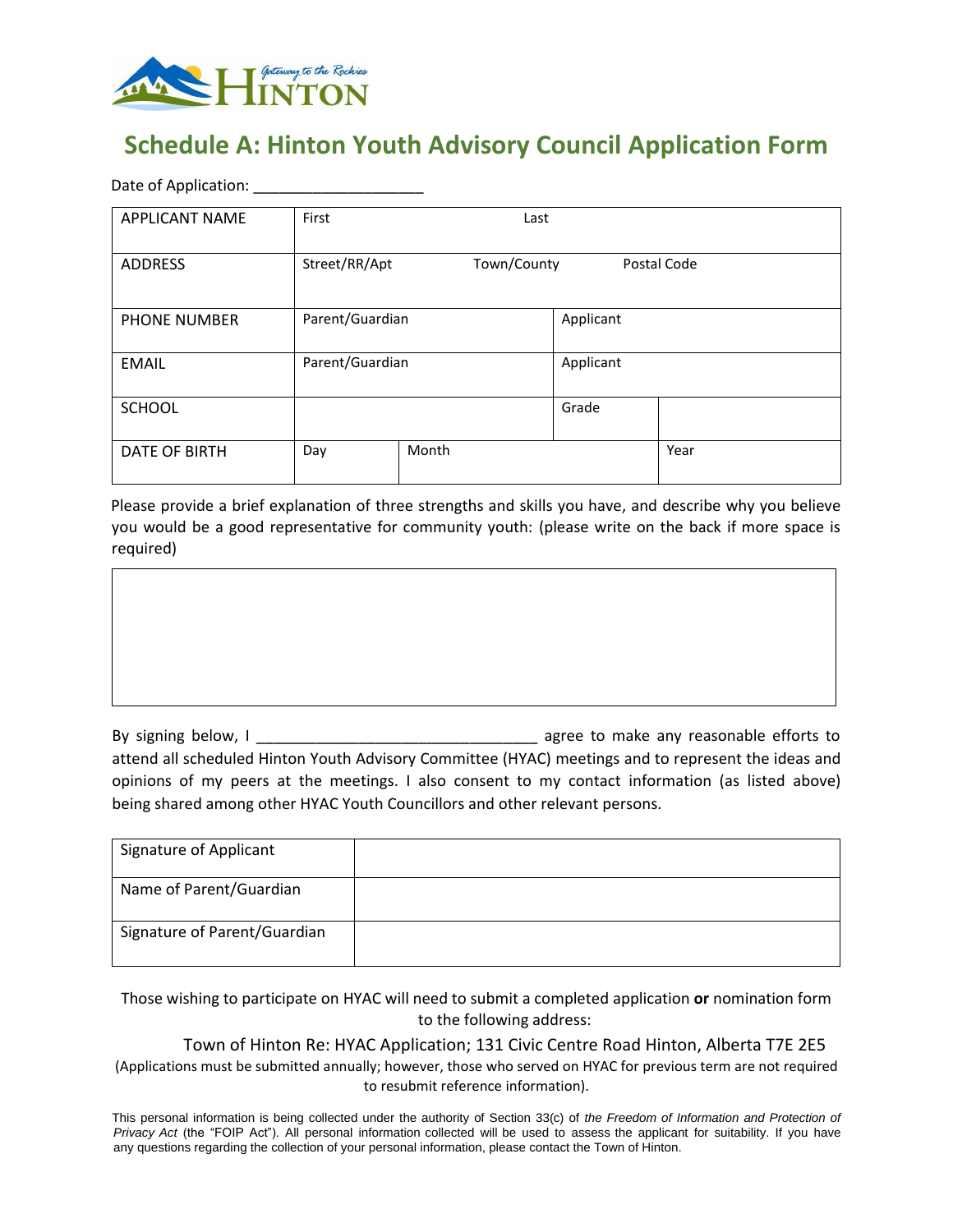

## **Reference Form (1)**

#### **Reference Information:**

| <b>REFERENCE NAME</b> | First   | Last   |
|-----------------------|---------|--------|
| PHONE NUMBER          | Daytime | Mobile |
| <b>EMAIL</b>          |         |        |

Relationship to applicant: \_\_\_\_\_\_\_\_\_\_\_\_\_\_\_\_\_\_\_\_\_\_\_\_\_\_\_\_\_\_\_\_\_\_\_\_\_\_\_\_\_\_\_\_\_\_\_\_\_\_\_\_\_\_\_\_\_\_\_\_\_\_\_\_

Number of years you have known the applicant:

Please list and briefly explain three reasons you believe the candidate would be a good choice as a member of HYAC and provide a list of three strengths/skills of the applicant as well as leadership abilities and/or relevant experience.

By signing below I agree that \_\_\_\_\_\_\_\_\_\_\_\_\_\_\_\_\_\_\_\_\_\_\_\_\_\_\_\_\_\_\_\_\_ is a suitable candidate for HYAC, and that to the best of my knowledge the individual named above will make a reasonable effort to attend scheduled HYAC meetings and represent their peers.

Signature: \_\_\_\_\_\_\_\_\_\_\_\_\_\_\_\_\_\_\_\_\_\_\_\_\_\_\_\_\_\_\_\_\_

Date:

This personal information is being collected under the authority of Section 33(c) of *the Freedom of Information and Protection of Privacy Act* (the "FOIP Act"). All personal information collected will be used to assess the applicant for suitability. If you have any questions regarding the collection of your personal information, please contact the Town of Hinton.